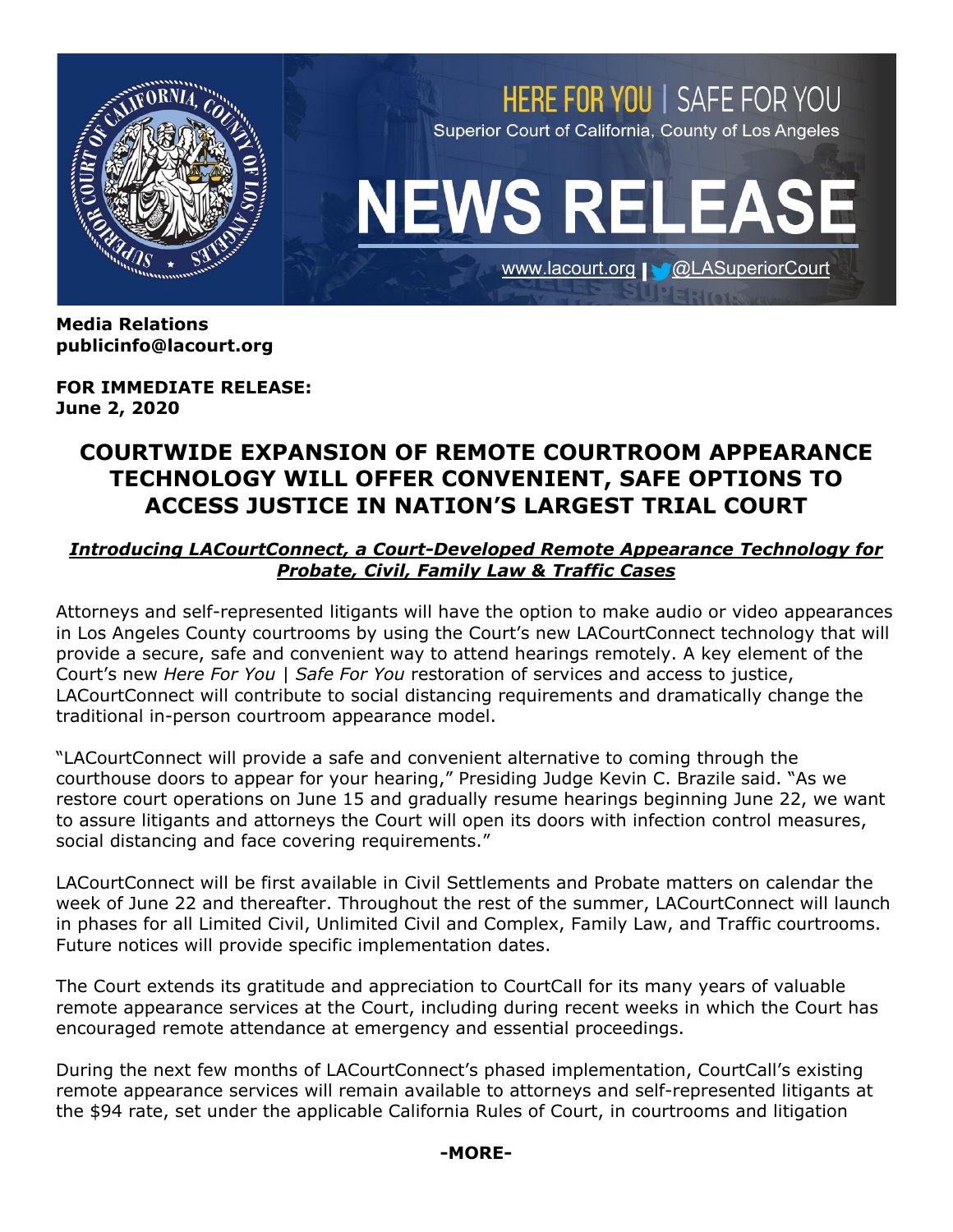## **LACOURTCONNECT 2-2-2-2**

areas where LACourtConnect has not yet launched. CourtCall's gracious cooperation and support during this transition will ensure that court users have as many opportunities to appear remotely as possible.

## **ATTORNEYS**

A new exclusive, secure Attorney Portal will serve as the one-stop place to access LACourtConnect and its other resources. Attorneys are encouraged to:

- Effective June 7, **create** their Court ID through the Attorney Portal.
- Effective June 15, **schedule** remote appearances for Probate and Civil Mandatory Settlement Conferences only through the Attorney Portal.

More information will be released soon about the Attorney Portal and its benefits.

## **SELF-REPRESENTED LITIGANTS**

Beginning June 15, self-represented litigants may schedule remote appearances for Probate hearings on calendar June 22 and later. Visit the Court's website to schedule hearings and for more information.

## **FEES**

In order to make the option of remote appearance widely available to all court users during this unprecedented COVID-19 pandemic period, cost recovery fees for LACourtConnect will be:

- \$15 for each audio appearance;
- \$23 for each video appearance; and
- Free for individuals with fee waivers.

"I want to thank our Executive Officer/Clerk of Court Sherri R. Carter for her continuing efforts to introduce new technology which not only improves the services the Court provides to court users and the legal community, but also addresses these unprecedented health and safety concerns," Presiding Judge Brazile said. "The COVID-19 pandemic – and the Court's response – will lead to lasting changes in court operations as we develop and introduce even more technology solutions to modernize the largest trial court in the nation."

LACourtConnect will provide the following benefits:

- Promote convenience and choice through cost-effective audio and video options;
- Reduce the number of court visitors, which assists with social distancing protocols;
- Eliminate driving and parking costs; and
- Save commute time to courthouses.

The Court's other remote courtroom appearance technology – Court-hosted video Webex – will